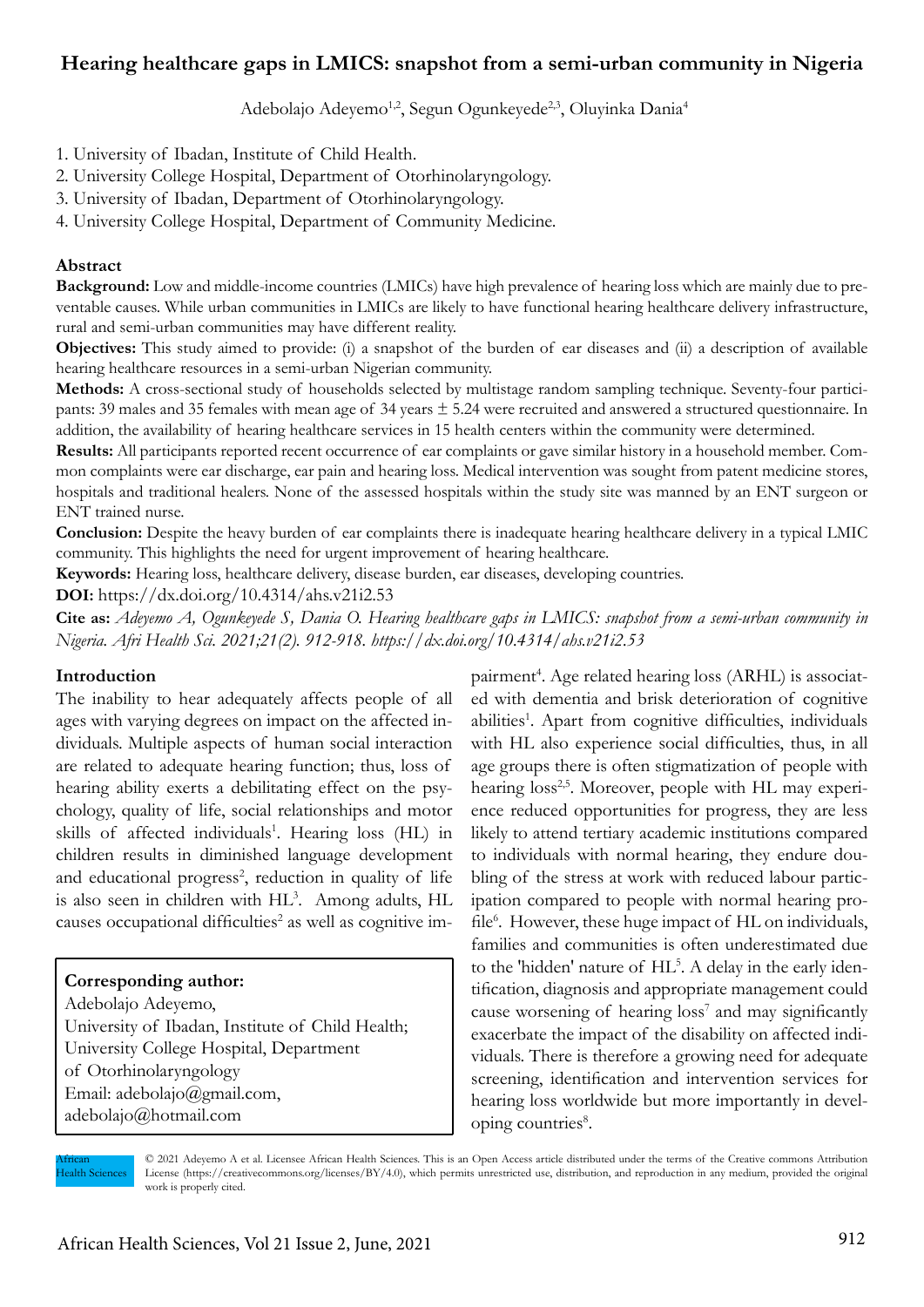Low and middle-income countries (LMICs) such as Nigeria and many Sub-Saharan African countries have about 80% of world's deaf and hearing-impaired population 9. The majority of hearing disorders in LMICs often go untreated resulting in life-long hearing impairment<sup>10</sup>. Moreover, in LMICs, attention and prioritization of resources is often diverted to preventable life-threatening illnesses such as malaria. This may have worsened the provision of ear healthcare in LMICs as hearing loss is not considered the highest health priority during disbursement of resources<sup>10</sup>. Despite the limited resources in LMICs, proper deployment of primary health care services can provide the most effective interventions for hearing disorders<sup>11</sup>. Primary health care services ought to cover ear care under its management umbrella of common ailments, especially given that ear problems are amongst the commonest ailments in infants and children<sup>12</sup>.

Unfortunately, the general lack of attention to ear care at global and national levels<sup>13</sup> is a significant contributor to the global burden of disease. The inattention to ear care is pronounced in LMICs where the primary health care facilities are ill-equipped in manpower and material resources to provide ear health care,<sup>14</sup> thereby resulting in a high burden of hearing disability in these countries. The huge disease burden as a result of inadequate ear health is largely preventable since half of all cases of hearing loss could be avoided if there is effective primary prevention 15. The rapidly growing population in LMICs without a proportionate growth in resources to manage ear disorders implies a likely increase in the number of people with hearing disabilities $16,17$ . This study aims to provide a snapshot of the burden of ear diseases and hearing health care resources in a semi-urban Nigerian community. The implication is the provision of scientific evidence on the need for appropriate ear care intervention and advocacy efforts for adequate resources allocation.

## **Methods**

This is a cross-sectional community-based study carried out in Oyo town in Southwestern Nigeria among households and health facilities. Oyo town is made up of 3 local governments areas (Oyo East, Oyo West and Atiba local government areas) with 30 electoral wards and a population of 428,798 with male to female ratio of 1:1.75 18. The majority of the inhabitants are peasant farmers; the others are either self-employed in a trade, government employees or work in some of the

small-scale industries in the town. Yoruba and English languages are the predominant languages spoken in the town. Oyo town is served by 68 primary health clinics, one general hospital (secondary level health facility) and several private hospitals manned by general practitioners. There are no tertiary level health facilities in the town.

Ethical approval was obtained from the Ethics Committee of the Oyo State Ministry of Health, Nigeria. Written permission from community leaders and informed consent from each participant was also obtained. Confidentiality was preserved by not collecting personal identifiable information from the participants. A multistage random sampling technique was used to select the participants from the 30 electoral wards in the community. Briefly explained: All the electoral wards were roughly similar in size. Fifty percent of the electoral wards (n=15) were randomly selected. A convenient sample size of 5 housing units per eletoral ward was made. These housing units were chosen in a systematic random manner from the selected electoral wards. Prior to the commencement of the study, the housing units in each electoral ward had been numbered serially by a government agency – the National Population Commission – the housing unit corresponding to the first serial number was selected and subsequent units were selected at interval of five (5) houses apart. When occupants of a selected unit were unavailable or declined to participate in the study the next housing unit was selected as replacement.

A structured questionnaire (see appendix 1) was administered to study participants. The questionnaire was translated into Yoruba via a back-translation method 19. This involved (a) direct translation from English to Yoruba by speakers fluent in Yoruba and English, (b) re-translation of the Yoruba questionnaire by an independent party of speakers fluent in both languages and (c) comparison of the original English version and the re-translated version of the questionnaire by ENT surgeons fluent in both languages, areas of disagreements were resolved to ensure accuracy of the tool. An adult ≥18 years from each of the chosen households was randomly selected for the interview; a total of 74 individuals were recruited into the study (Table 1). After obtaining written informed consent, the questionnaires were administered. The participants who were not fluent in English were administered the Yoruba version of the questionnaire. The questionnaires were administered in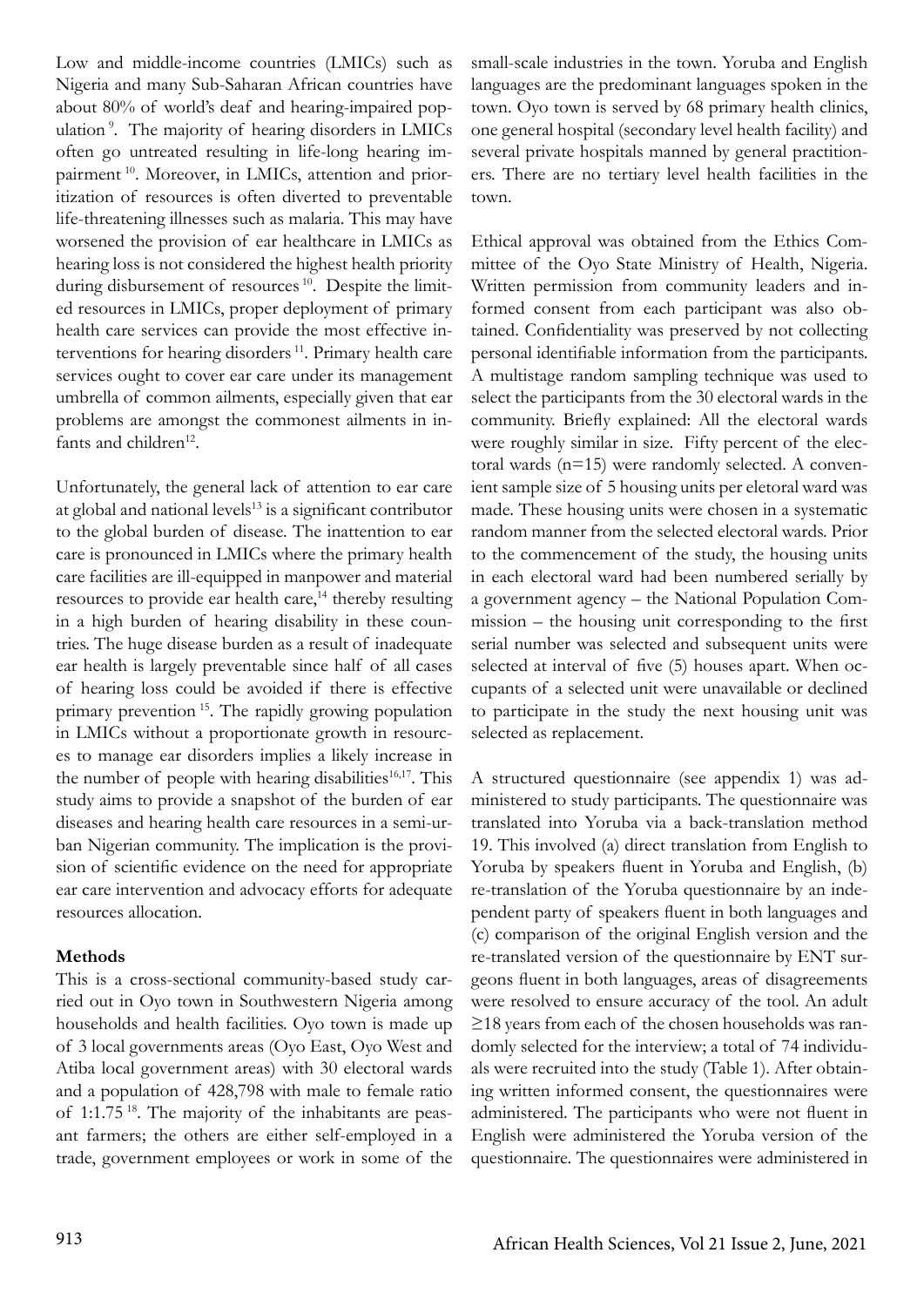direct interviews, which took place in the participant's home. One health facility (primary health clinic) was randomly selected in each of the chosen 15 electoral wards. Demographic data and clinical variables were presented using percentages, tables and charts as appropriate while summary statistics were done using means and proportions. A reliability co-efficient of 0.823 using the Cronbach's Alpha model was obtained for the questionnaire used in this study, this showed good reliability of the tool in achieving the goals of the study.

### **Sociodemographic characteristics of respondents**

The majority (59.5%) of the participants were within 25 to 44 years of age (mean age  $=$  34  $\pm$  5.2 years) and married in a monogamous family setting. There was an almost equal sex and religion distribution. Most of the participants earn a monthly income >5000Naira (14 US Dollars) {1USD = 360 NGN} (Table 1).

| Variable                          | Frequency | Percentage |
|-----------------------------------|-----------|------------|
| Age (years)                       |           |            |
| $17 - 24$                         | 12        | 16.2       |
| $25 - 34$                         | 29        | 39.2       |
| 35-44                             | 15        | 20.3       |
| 45-54                             | 6         | 8.1        |
| 55-64                             | 7         | 9.5        |
| 65-74                             | 3         | 4.0        |
| 75-84                             | 2         | 2.7        |
| <b>Total</b>                      | 74        | 100.0      |
| <b>Sex</b>                        |           |            |
| Male                              | 39        | 52.7       |
| Female                            | 35        | 47.3       |
| <b>Total</b>                      | 74        | 100        |
| <b>Monthly Income in Naira</b>    |           |            |
| $\text{N0 - N5,000}$              | 56        | 75.6       |
| $\text{N}6,000 - \text{N}10,000$  | 8         | 11.0.      |
| $\text{N11,000} - \text{N15,000}$ | 5         | 6.7        |
| $\text{N16,000} - \text{N20,000}$ | 5         | 6.7        |
| Total                             | 74        | 100.0      |
|                                   |           |            |

|  |  |  | <b>Table 1:</b> Socio-demographic data of participants $(n=74)$ |  |
|--|--|--|-----------------------------------------------------------------|--|
|  |  |  |                                                                 |  |

#### **Results**

The results were sequentially presented, starting with burden of ear diseases and then available health care resources.

### **Burden of Ear Diseases**

### **Common Ear Problems in the Community**

All the participants reported a history of ear complaints or in a member of their household, while  $74.3\%$  (n=55) reported ear complaints within 9 months preceding the study. The most commonly reported ear complaint is ear discharge (87.5%) and ear pain (72.9%). (Table 2).

**Table 2:** Reported Ear Problems (n=55)

| <b>Types of Ear Problem</b>                | Frequency    |  |  |  |
|--------------------------------------------|--------------|--|--|--|
| Ear pain                                   | 40 (72.7%)   |  |  |  |
| Ear discharge                              | 48 (87.3%)   |  |  |  |
| Ringing sensation                          | 24 (43. 6%)  |  |  |  |
| Foreign body                               | 19 (35.0%)   |  |  |  |
| Trauma to the ear                          | $11(20.0\%)$ |  |  |  |
|                                            |              |  |  |  |
| Hearing loss                               | 26 (47.3%)   |  |  |  |
| Feeling of fullness in the ear             | $14(25.5\%)$ |  |  |  |
| Wax impaction                              | 23 (41.8%)   |  |  |  |
| Ear itch                                   | $23(41.8\%)$ |  |  |  |
| Some individuals had more than one symptom |              |  |  |  |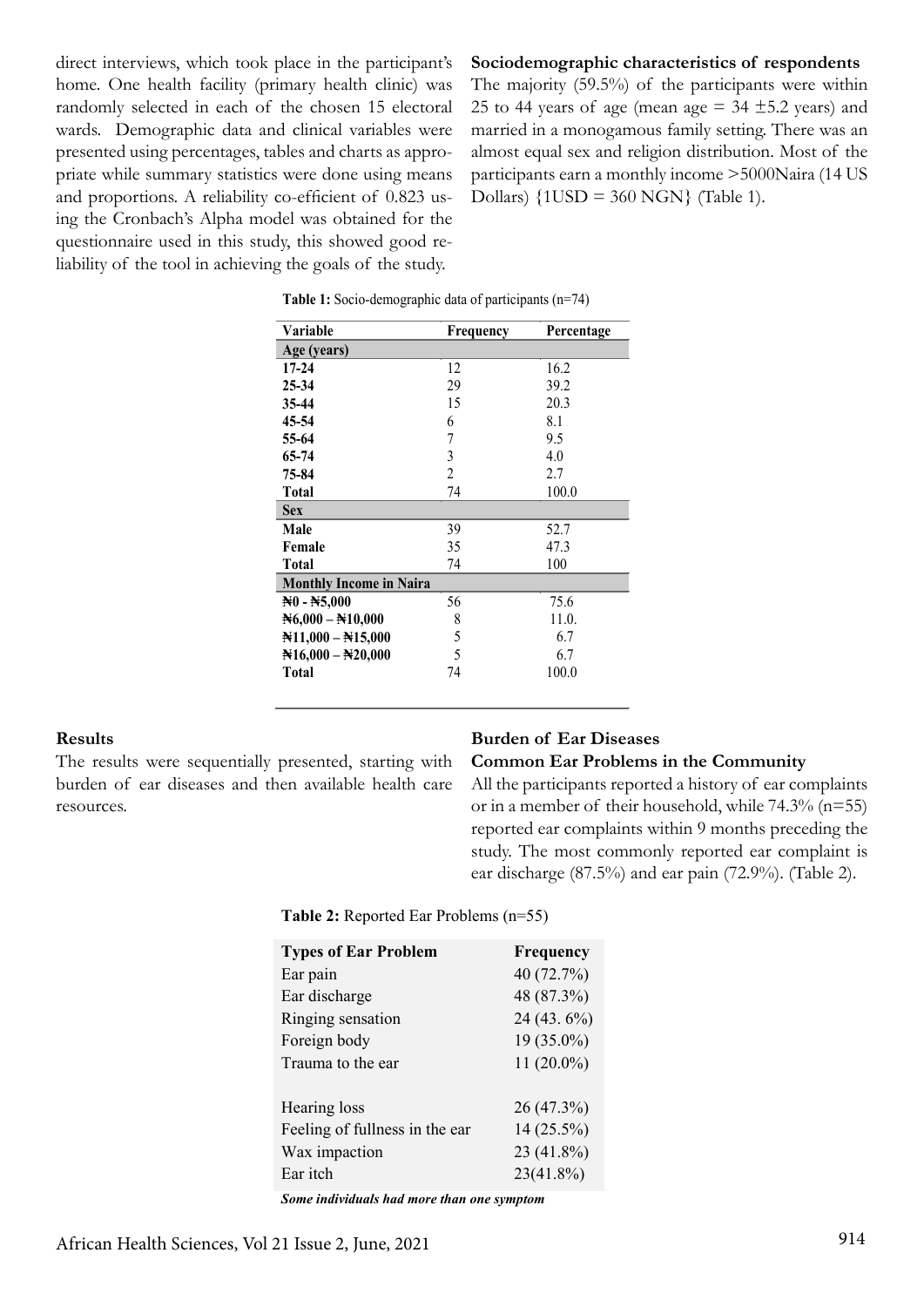### **Source of Health Care Services**

Participants with ear complaints sought medical intervention from chemist shops (28, 51.0%), hospital care  $(16, 29.0\%)$  and traditional health providers  $(11, 20\%).$ Amongst those who sought hospital care, (11, 69.0%) were treated in private general practice hospitals, (3, 19.0%) were treated in public general hopitals while (1, 6.0%) each were treated at primary health care centers and tertiary hospital. The cadres of health professionals who offered treatment within the hospital care category were: nurses (7, 43.7%) [primary health clinics and public general hospitals], general practitioners (8, 50.0%)

[private general practice hospitals and public general hospitals] and ENT specialist (1, 6.3%) [tertiary hospital]. The ENT specialist care was provided in tertiary hospital located outside the study community.

### **Ear Care Needs Assessment**

All respondents reported a need for facility-based ear care service at the primary health clinics (PHCs), provision of visiting ear specialist as well as provision of nurses trained in ear care. See Table 3. Majority (49, 66.2%) reported willingness to pay an amount less than 2000 Naira (6 US Dollars). See Table 4.

**Table 3:** Ear Care and Human Resource Need Assessment (n=67)

| <b>Statements</b>                                              | <b>Yes</b> | N <sub>0</sub> | Total |
|----------------------------------------------------------------|------------|----------------|-------|
| Do you think this community needs a provision of ear care $67$ |            |                | 67    |
| services in its health facility?                               |            |                |       |
| Provision of a resident ear doctor.                            | 59         |                | 60    |
| Provision of a visiting ear doctor.                            | 26         | $\theta$       | 26    |
| Provision of just any doctor.                                  | 9          | 6              | 15    |
| Provision of a nurse trained in ear care.                      |            |                | 50    |

 **Table 4:** Willingness to Pay (n=74)

| <b>Amount (in Naira)</b><br>${1USD} = 360 NGN$ | Number of<br>respondents | Percentage |
|------------------------------------------------|--------------------------|------------|
| Free treatment                                 | 17                       | 23.0       |
| H <sub>200</sub>                               | 1                        | 1.4        |
| H <sub>500</sub>                               | 13                       | 17.6       |
| H1,000                                         | 18                       | 24.3       |
| $\yen$ 2,000                                   | 18                       | 24.3       |
| H5,000                                         | 6                        | 8.1        |
| H7,200                                         |                          | 1.4        |
| Total                                          | 74                       | 100.0      |

## **Assessing Gaps in Ear Care Services Provision in Available Health Services**

This section provides results for the second aim of the study.

There were no trained medical personnel for ear care services in any of the 15 selected health care facilities within the study community. None of the facilities assessed had appropriate materials and equipment for ear services. Table 5

**Table 5:** E.N.T Equipment Availability in PHCs (n=15)

| Equipment                                                                | Available      |
|--------------------------------------------------------------------------|----------------|
| Cotton applicators, 14cm, serrated.                                      | $0(0\%)$       |
| Head light (spare bulbs).                                                | $0(0\%)$       |
| Head mirror.                                                             | $0(0\%)$       |
| Ear syringe (metal) 50ml.                                                | $15(100\%)$    |
| Kidney bowls.                                                            | $15(100\%)$    |
| Otoscope                                                                 | 5(33%)         |
| Disposable specula $-2.5$ mm and 4mm.                                    | 6(25%)         |
| Syringes - plastic, various sizes.                                       | $13(87.0\%)$ . |
| Equipment for doing simple maintenance on hearing aids<br>and ear molds. | $0(0\%)$       |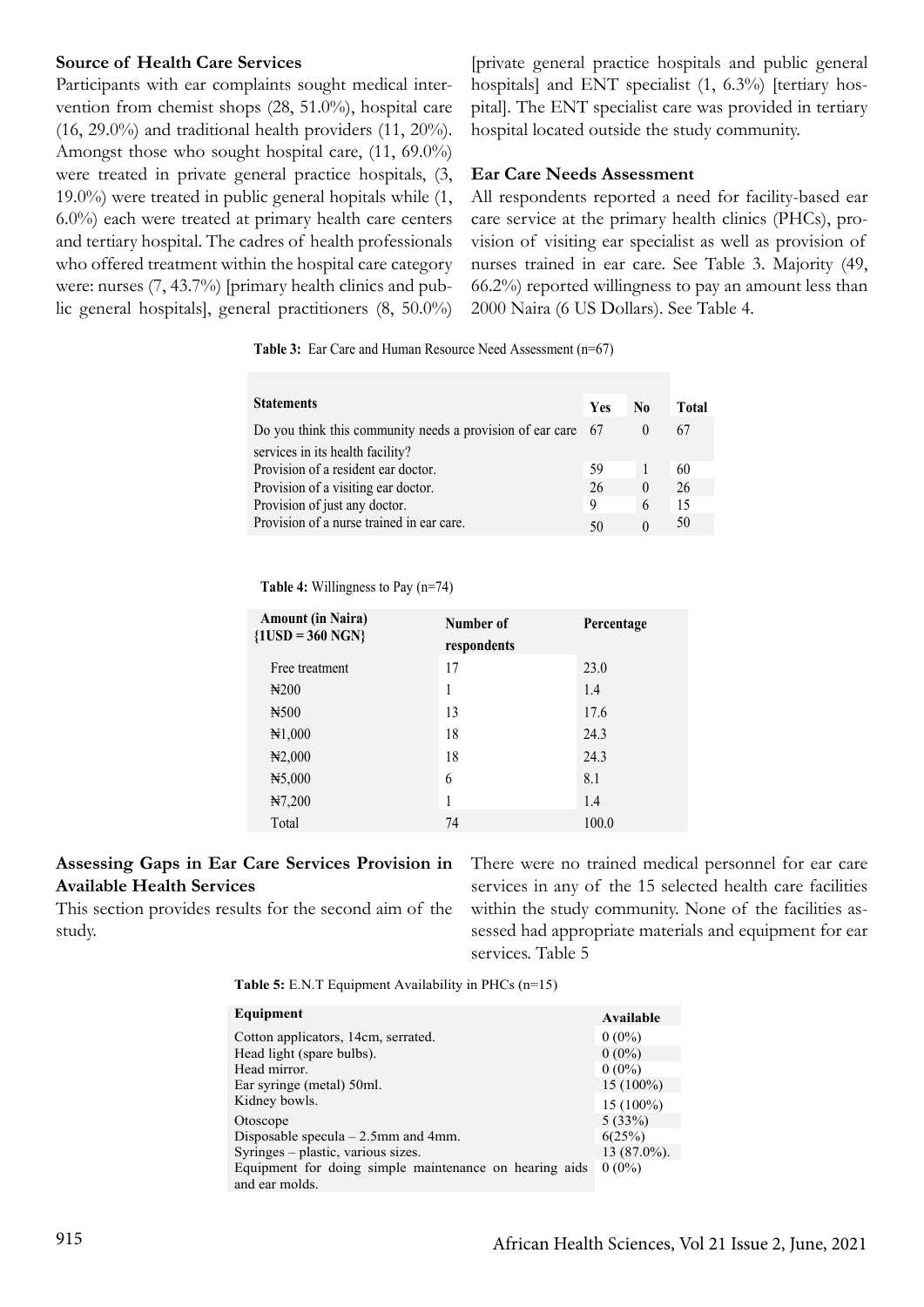### **Discussion**

Research on health as a critical component of national development has continued to receive adequate attention in literature due to the fact that investment in human capital through health could bring about economic growth and development<sup>20</sup>. The present health care service delivery in Nigeria is hospital based and concentrated around urban centers, as a result people residing in rural areas often lack many basic needs including ear care services. This lack of ear care services in rural communities is not only seen in Nigeria as many other countries have similar imbalance in their health system $^{21}$ .

### **Burden of Ear Diseases Common Ear Problems in the Community**

Ear discharge was the most common ear problem in the community, a situation which has been demonstrated by similar studies $22,23$ . This may be due to preventable factors such as poor hygiene and malnutrition that predisposes to suppurative otitis media<sup>24</sup>. The high humidity seen in the tropical rainforest clime of southwest Nigeria could contribute to the high prevalence of ear discharge<sup>25</sup>; in addition, the irrational use of antibiotics within the community may also predisposes to high level of bacteria resistance and subsequent persistence of ear infection<sup>22,23</sup>. This is an important regulatory issue in many LMICs where individuals can purchase otherwise prescription-only drugs, on-demand over the counter. Earwax impaction is a major health problem worldwide affecting the general population and a main cause of health consultations<sup>26,27</sup>. The prevalence of wax impaction in the index community appears higher than what had been earlier reported in the general population<sup>26</sup>. The habitual ear cleaning that is often practiced may disturb the natural ear self-cleaning process of the cerumen and may cause excessive cerumen production via stimulating the cerumen gland<sup>28,29</sup>. This high burden of wax impaction may also reflect in common availability of instruments required for ear syringing in all the visited heath care units. The pattern of ear problems in this study serves as pointer to the level of development of the area and also emphasizes the need for preventive measures in solving the ear care challenges rather than curative measures.

### **Source and Quality of Health Care Services**

The quality of hearing healthcare care experienced by the study participants is doubtful as the majority of the participant's source for care from drug vendors at pat-

ent medicine shops. This defect in hearing healthcare delivery is a major source of concern in many LMICs. Since patent medicine vendors and the traditional care givers play a significant role in the healthcare delivery of rural dwellers<sup>30,31</sup>, it may be necessary to incorporate them into delivery of hearing healthcare at the primary health care level by providing them appropriate training using tools such as the World Health Organization (WHO) training manual<sup>32</sup>. This will improve the access to hearing healthcare that is available to rural community dwellers and prevent unnecessary complications<sup>33</sup>.

Since otolaryngology specialty care is largely lacking in the rural community, community members who sought care in private clinics and general hospitals were attended to by general practitioners. This pool of health care practitioners is another important cadre of personnel in delivering middle level hearing healthcare, especially in rural communities. Tapping this pool requires provision of continuous medical education in otolaryngology to update their knowledge and practices and improve their ability to provide care.

### **Assessing Gaps in Ear Care Services Provision**

All respondents reported lack of ear care service in the community and the need to provide facility-based ear care service at the primary health clinics. The lack of ear care services in rural communities is a common trend seen not only in Nigeria but in many LMICs too<sup>34</sup>  $37$ . In Nigeria – in a model similar to many LMICs – health care service delivery is built around a model of hospitals based in urban centers<sup>36</sup> thus, people residing in rural areas lack many basic needs including ear care services; as evidenced by none of the facilities assessed had adequate basic materials or equipment for ear care. The study respondents reported a need for facility-based ear care service, provision of visiting ear specialist and willingness to pay for ear care services, however, there were no otolaryngologist or trained ENT nurse in any of the health facilities visited. Despite the willingness of the community members to pay for specialist services, the lack of guaranteed funds to pay for care may limit the ability to commit a specialist to visit rural or semi-urban health facilities regularly. The introduction of community health insurance for rural dwellers could provide assurance of payment for services and thus encourage regular visits by specialists to rural hospitals with subsequent improvement in health outcomes<sup>38</sup>.

Ear diseases are a significant component of health de-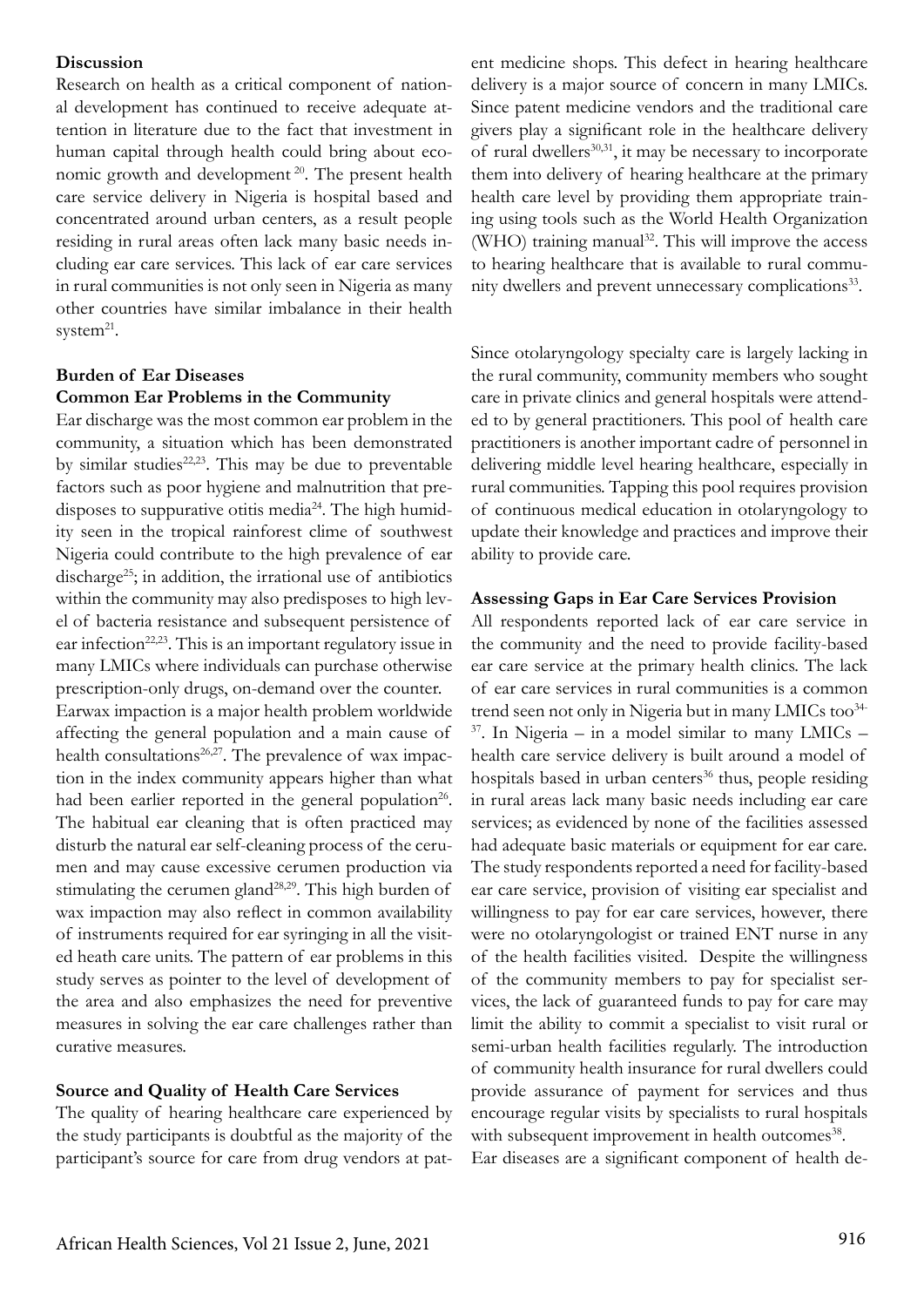mands in semi-urban and rural areas of LMICs, however, there is lack of commensurate trained health personnel to attend to these needs.

Multiple pronged actions are required to address the gaps in hearing healthcare delivery. These actions could include adoption of the Primary Ear Care recommendations of the WHO<sup>32</sup> into service delivery at the primary health clinics and adoption of telemedicine in healthcare delivery in LMICs.

# **Conflict of interest**

None declared.

# **References**

1. Fortunato S, Forli F, Guglielmi V, De Corso E, Paludetti G, Berrettini S, et al. A review of new insights on the association between hearing loss and cognitive decline in ageing. *Acta Otorhinolaryngol Ital*. 2016;36(3):155- 166.

2. Yoshinaga-Itano C, Sedey AL, Wiggin M, Chung W. Early Hearing Detection and Vocabulary of Children With Hearing Loss. *Pediatrics*. 2017;140(2):e20162964.

3. Roland L, Fischer C, Tran K, Rachakonda T, Kallogjeri D, Lieu JEC. Quality of Life in Children with Hearing Impairment: Systematic Review and Meta-analysis. *Neck Surg*. 2016;155(2):208-219.

4. Cherko M, Hickson L, Bhutta M. Auditory deprivation and health in the elderly. *Maturitas* 2016;88:52–57.

5. Southall K, Gagné JP, Jennings MB. Stigma: a negative and a positive influence on help seeking for adults with acquired hearing loss. *Int J Audiol*. 2010; 49(11): 804-814.

6. Graydon K, Rance G, Dowell R, Van Dun B. Consequences of early conductive hearing loss on long-term binaural processing. *Ear Hear*. 2017; 38:621–627

7. Bush ML, Hardin B, Rayle C, Lester C, Studts CR, Shinn JB. Rural barriers to early diagnosis and treatment of infant hearing loss in Appalachia. *Otol Neurotol*. 2015;36(1):93-98.

8. Olusanya BO, Neumann KJ, Saunders JE. The global burden of disabling hearing impairment: a call to action. Bulletin of the World Health Organization. 2014; 92(5):367-373

9. Wilson BS, Tucci DL, Merson MH, O'Donoghue GM. Global hearing health care: new findings and perspectives. *Lancet*. 2017;390(10111):2503-2515.

10. Bhutta MF. Models of service delivery for ear and hearing care in remote or resource-constrained environments. *J Laryngol Otol*. 2018; 18:1-10.

11. Tucci DL, Merson MH, Wilson BS. Summary of

the Literature on Global Hearing Impairment: Current Status and Priorities for Action. *Otology & Neurotology*. 2010; 31(1): 31-41

12. Gupta PC, Chakravarty S. An Epidemiological study on the morbidities of ear among children near a rural practicing field area of a tertiary medical institute. *Asian Pac. J. Health Sci*., 2019; 6(4):15-18

13. Wilson BS, Wilson BS, Merson MH, O' Donoghue GM. Global hearing health care: new findings and perspectives. *Lancet*. 2017; 390(10111): 2503-2515

14. Joshi, RR and R. R. Joshi. "Spectrum of Otorhinolaryngological Diseases in Remote Rural stern Nepal." *Nepal Med Coll J*. 2016; 18 (1-2): 86-89.

15. WHO | Deafness and hearing loss [Internet]. WHO. [accessed on 2016 Oct 12]. Available from: http://www. who.int/mediacentre/factsheets/fs300/en/

16. Graydon K, Waterworth C, Miller H, Gunasekera H. Global burden of hearing impairment and ear disease. *J Laryngol Otol*. 2019;133(1):18-25.

17. McPherson B. Innovative technology in hearing instruments: matching needs in the developing world. *Trends Amplif*. 2011;15: 209–214.

18. Legal Notice on Publication of 2006 Census Final Results. *Federal Republic of Nigeria Official Gazette*. 2009; 2 (96)

19. Kayode, O; Adeyemo, A.A. The Yoruba version of LittlEARS Auditory Questionnaire: evaluation of auditory development in children with normal hearing. *Journal of Otology* 2018; 13: 92-96 PubMed

20. Eboh A, Akpata GO, Akintoye AE. Health Care Financing in Nigeria: An Assessment of the National Health Insurance Scheme (NHIS). *European Journal of Business and Management* 2016; 8(27): 24-34

21. Davey S, Maheshwari C, Raghav SK, Singh N, Muzammil K, Pandey P. Impact of Indian public health standards for rural health care facilities on national programme for control of deafness in India: The results of a cohort study. *J Family Med Prim Care*. 2018; 7(4): 780–786.

22. Egbe C, Mordi R, Omoregie R, Enabulele O. Prevalence of Otitis Media in Okada Community, Edo State, Nigeria. *Macedonian Journal of Medical Sciences* 2010; 3(3):299-302.

23. Wendy K Smith. Managing common ear problems: discharge, ache and dizziness. *Pharm. J*. 2019; l 303: 7931,

24. Park M, Lee JS, Lee JH, Oh SH, Park MK. Prevalence and risk factors of chronic otitis media: the Korean National Health and Nutrition Examination Survey 2010-2012. *PLoS One*. 2015; 10(5): e0125905